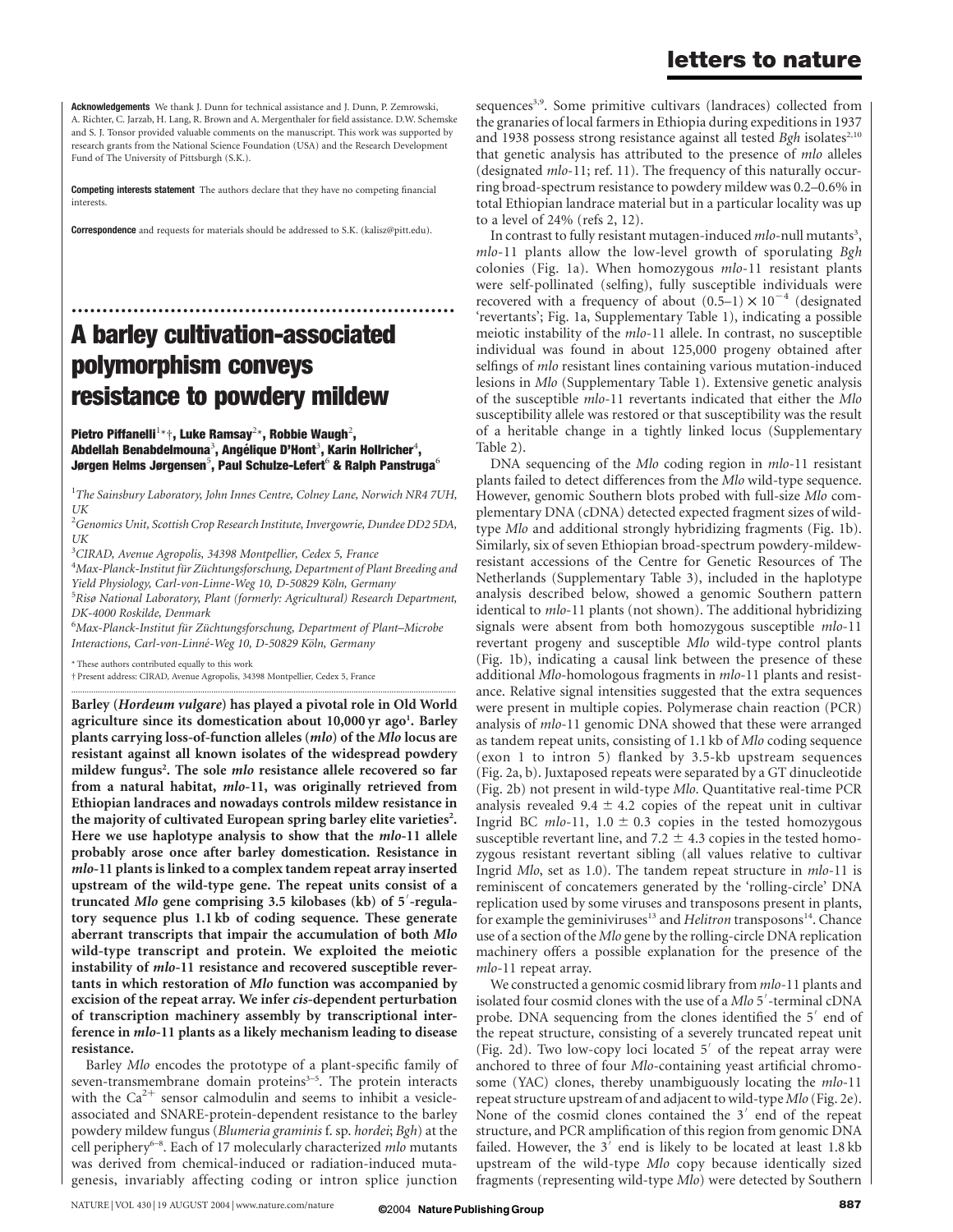# letters to nature

blot analysis in wild-type and *mlo*-11 mutant plants by using diverse restriction enzymes (Fig. 1b, 2c). In addition, contiguous fibre-FISH fluorescent signals in chromosome sets derived from Mlo and mlo-11 lines provided direct experimental evidence for an immediate physical linkage of the mlo-11 repeat array and the Mlo wild-type copy (Fig. 1c).

We rescued two independent mlo-11 revertants from resistant mlo-11 accessions that flowered at different times. Both revertants retained their respective flowering time phenotypes, supporting the notion of an independent origin of the revertants (Supplementary Fig. 1). Although Southern analysis seemingly indicated a complete loss of the mlo-11 repeat units in both revertants (Fig. 1b), examination by PCR revealed the presence of the truncated version of the 5'-terminal mlo-11 repeat unit, thereby providing a molecular

footprint of ancestry (Supplementary Fig. 1b, c). Loss of the repeat units in the susceptible revertants might be explained by unequal crossover events of the 5'-most repeat unit with the wild-type Mlo gene copy during meiosis, a mechanism that would be compatible with the observed meiotic reversion frequency and the detected terminal repeat remnant in both revertants.

Although the repeat array in *mlo-11* plants is reminiscent of repeat-induced gene silencing, a phenomenon associated with transgene tandem repeat copies in eukaryotes<sup>15</sup>, we failed to detect significant CpG methylation or evidence for altered chromatin configuration at the Mlo locus in mlo-11 plants (Supplementary Fig. 2). Heterozygous Mlo/mlo-11 plants (hemizygous for the mlo-11 repeat array) are susceptible to Bgh (Supplementary Table 2). This finding and transient expression analysis (Supplementary Table 4)



Figure 1 Phenotypic and molecular characterization of barley Mlo wild-type plants, resistant mlo-11 mutants, susceptible mlo-11 revertants and their resistant siblings. a, Bgh infection phenotypes of barley seedlings. Susc. revertant, homozygous (Mlo/Mlo) susceptible offspring of the heterozygous (Mlo/mlo) susceptible revertant; res. sibling, homozygous (mlo/mlo) resistant offspring of the heterozygous (Mlo/mlo) susceptible revertant. **b**, Southern blot probed with a full-size *MIo* cDNA fragment. Arrows indicate expected wild-type bands; asterisks indicate mlo-11-specific bands. Additional bands probably result from cross-hybridization with the sequence-related HvMlo2 homologue (GenBank accession number Z95496). c, FISH and fibre-FISH analysis (see Methods). Arrowhead, hybridization signal in Ingrid  $Mlo$ ; scale bars, 10  $\mu$ m (corresponds to about 30 kb). d, Northern blot of poly(A)<sup>+</sup> RNA from uninfected (-) or powdery-mildewinoculated  $(+)$ ; samples taken 9 h after inoculation) barley seedlings probed with a full-size Mlo cDNA fragment. The arrowhead indicates the position of the  $\sim$ 2-kb Mlo wild-type

transcript. Note the aberrant high-molecular-mass transcripts in BC Ingrid mlo-11, mlo-11 (late and early flowering) and G.Z. ('Grannenlose Zweizeilige') mlo-11. Susceptible revertant 1 is a homozygous (Mlo/Mlo) segregant of the susceptible heterozygous (Mlo/mlo) revertant obtained from mlo-11 (late flowering) selfing. e, Western blot with protein extracts of enriched plasma membranes of uninfected barley seedlings probed with either MLO-specific (upper panel) or plasma membrane ATPase (PM-ATPase)-specific (lower panel) antisera as described previously<sup>4</sup>. f, RT-PCR analysis of RNA extracted from unchallenged barley seedlings with the use of the following oligonucleotides: 1, binds in Mlo cDNA downstream of repeat units, reverse primer; 2, binds in Mlo cDNA around the translational start site, forward primer; 3, binds at about  $-70$  relative to the experimentally determined *Mlo* transcriptional start site<sup>3</sup>, forward primer.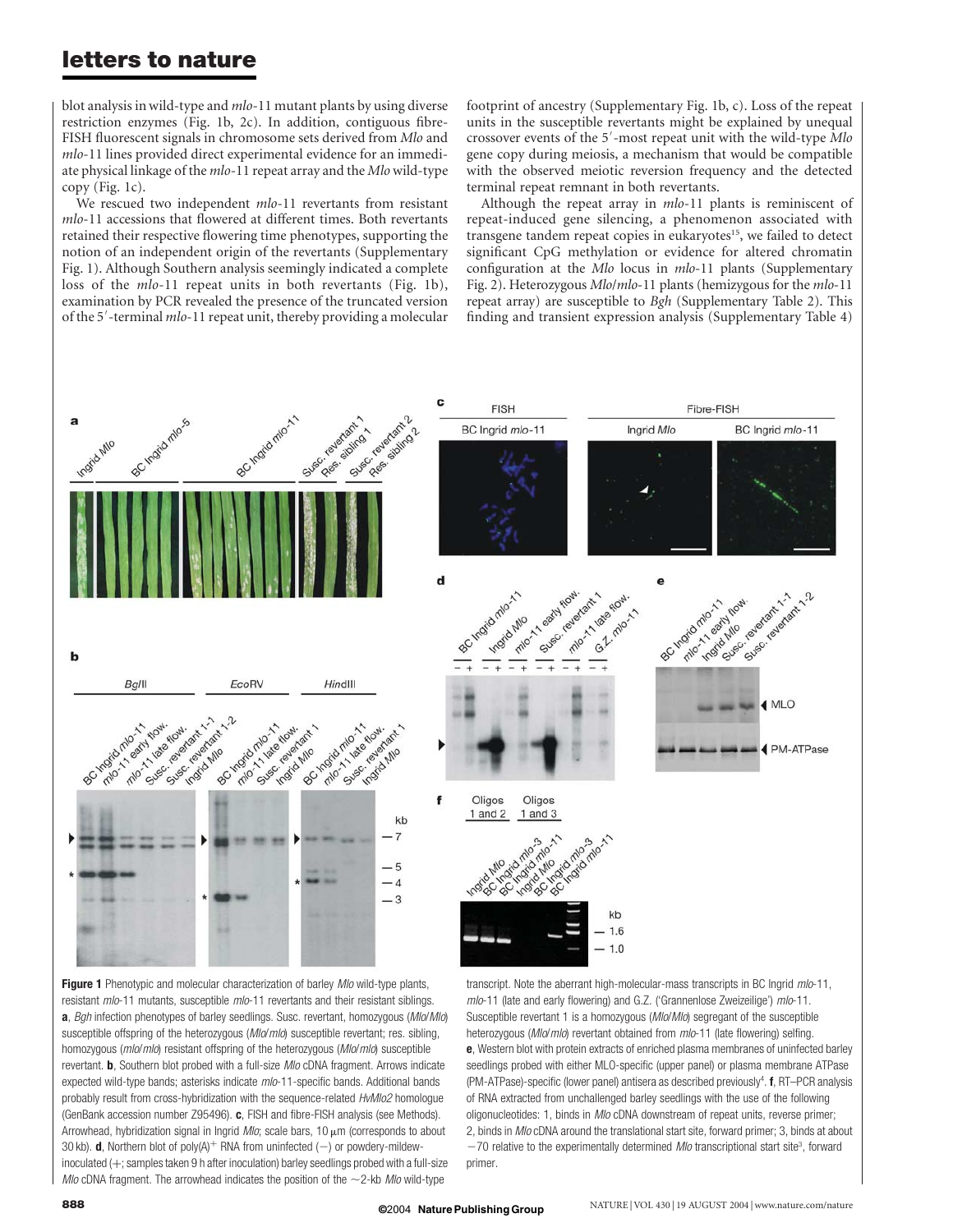reveals that the mlo-11 repeat array does not interfere with the function of a wild-type Mlo copy in trans, thus excluding conventional post-transcriptional gene silencing as a potential interference mechanism. Inactivation of Mlo in mlo-11 plants must therefore be fundamentally different from trans-acting epigenetic effects reported for the maize b1 and pericarp color1 loci, in which either tandem repeat units of 853 base pairs (bp) located 100 kb upstream of b1 or the genetically unlinked Unstable factor for orange1, respectively, are required for epigenetic modification $16,17$ .

Constitutive low-level transcription of the Mlo gene is known to be upregulated about tenfold on challenge with a pathogen<sup>9</sup>. Wildtype Mlo transcripts were undetectable in  $poly(A)^+$  RNA isolated from unchallenged mlo-11 resistant leaves (Fig. 1d). However, aberrant high-molecular-mass transcripts were observed that increased in abundance after challenge with a pathogen. At least part of these polyadenylated aberrant transcripts must originate from the supernumerary  $5'$  regulatory sequences within the upstream mlo-11 repeat units because we detected in reverse transcriptase PCR (RT–PCR) products of mlo-11 RNA samples the mlo-11-specific GT dinucleotide that links adjacent repeat units at the DNA level (Fig. 1d, Supplementary Fig. 3). In addition, RT–PCR analysis provided direct evidence for transcriptional readthrough of wild-type Mlo from upstream repeat units (Fig. 1f). Trace amounts of wild-type-sized transcripts were detectable in pathogen-challenged mlo-11 leaves but these signals were still much weaker than those of wild-type transcripts in unchallenged susceptible Mlo plants (Fig. 1d). Transcript patterns in homozygous susceptible revertant progeny were undistinguishable from those in wild-type Mlo plants (Fig. 1d). Consistent with an essentially silent Mlo wild-type copy in *mlo*-11 plants was our observation that western blot analysis failed to detect MLO protein in mlo-11 mutants but revealed wild-type MLO concentrations in the homozygous susceptible revertants (Fig. 1e). These findings are strongly suggestive of a disruption of transcription machinery assembly by read-through into the wild-type Mlo copy from upstream repeat units in  $mlo-11$  plants<sup>18</sup>, a phenomenon not reported previously for a naturally occurring allele of a plant gene. The few powdery mildew colonies on mlo-11 leaves (Fig. 1a) could indicate that the repeatarray-dependent transcriptional interference occasionally becomes 'leaky', an interpretation supported by the accumulation of very small amounts of wild-type-sized Mlo transcripts detected after challenge with a pathogen.

We performed haplotype analysis at the Mlo locus with a sample of 91 barley accessions comprising modern cultivated H. vulgare, undomesticated H. spontaneum ancestors, and cultivation intermediates represented by Ethiopian H. vulgare landraces. In a 25-kb interval including Mlo (ref. 19) we assayed eight sites exhibiting polymorphisms such as size variants of simple sequence repeats (SSRs) and the presence or absence of miniature transposable elements (MITEs). In addition, we monitored single-nucleotide polymorphisms (SNPs) as well as indels within the entire Mlo coding region (Supplementary Fig. 4 and Supplementary Table 5). In the cultivated accessions, three basic haplotypes (I–III) were observed that were distinct from one another across the entire interval (Fig. 3a). Representatives of each haplotype class were present both in early twentieth-century European varieties (I Binder, II Gull, III Hanna) and in more recently developed cultivars. A far greater number of haplotypes were identified within the H. spontaneum accessions (Fig. 3b). This pattern of diversity is consistent with a bottleneck associated with domestication when little of the genetic diversity of H. spontaneum was transferred to cultivated barley<sup>20</sup>. All  $mlo-11$  resistant Ethiopian landrace accessions and modern European cultivars that carry the introgressed mlo-11 allele contained near-identical haplotypes that grouped with class I haplotypes of wild-type Mlo cultivars (Fig. 3a and Supplementary Table 5). This is strongly indicative of a monophyletic origin of mlo-11 and indicates that the allele probably emerged recently within a common barley haplotype after domestication. The absence of SNPs between different *mlo-11* repeat units is consistent with the inferred recent emergence of the mutant allele (not shown).

Null mutations in Mlo have undesirable pleiotropic effects including accelerated leaf senescence and reduced grain yield<sup>2,9</sup>, whereas the residual Mlo wild-type activity in mlo-11 plants might reduce the severity of these effects. The southwestern part of Ethiopia, a region comprising highland areas with high rainfall, favours infections with powdery mildew<sup>12</sup>. The adverse effects associated with mlo-null mutations and the capacity of polymorphic race-specific resistance loci to contain Bgh epidemics (for example, natural variation at Mla; ref. 21) might have prevented the elimination of the Mlo wild-type allele in undomesticated H. spontaneum. The presence of the broad-spectrum mlo-11 resistance allele in primitive Ethiopian landraces might be advantageous because it would compensate for the inherent erosion of natural



Figure 2 Schematic representation of the Mlo locus and mlo-11 repeat array organization. **a**, The rectangle symbolizes the genomic locus at *Mlo. Mlo* coding sequence (11,211–14,049, numbering according to GenBank accession no. Y14573) is marked by a yellow box, the Mlo upstream sequence that is part of the repeat units (7,715–11,210) is indicated by a blue box. Flanking genomic regions are depicted in white. **b**, Three (of about five to ten) consecutive mlo-11 repeat units. Colour coding of boxes is as described above. For simplicity, Mlo intron sequences are not indicated. GT indicates the  $mlo$ -11-specific GT dinucleotide separating each repeat unit.  $c$ , Linkage of terminal repeat units with flanking genomic regions. The most upstream repeat unit is severely truncated and connects to the authentic Mlo locus upstream region. The connection between the most downstream repeat unit and the Mlo wild-type gene copy is not resolved. **d**, Organization of the *Mlo* locus in susceptible revertants. The truncated upstream repeat unit identifies the revertant as a genuine  $mlo$ -11 descendant.  $e$ , Relative arrangement of cosmid clones 7A4, 15A1, 26C2 and 70D1, cosmid-derived markers 7A4T7R and 15A1T7R, and Mlo-containing YAC clones YHV322G2, YHV400H11, YHV417D1 and YHV303A6 (ref. 26). Clones are not drawn to scale.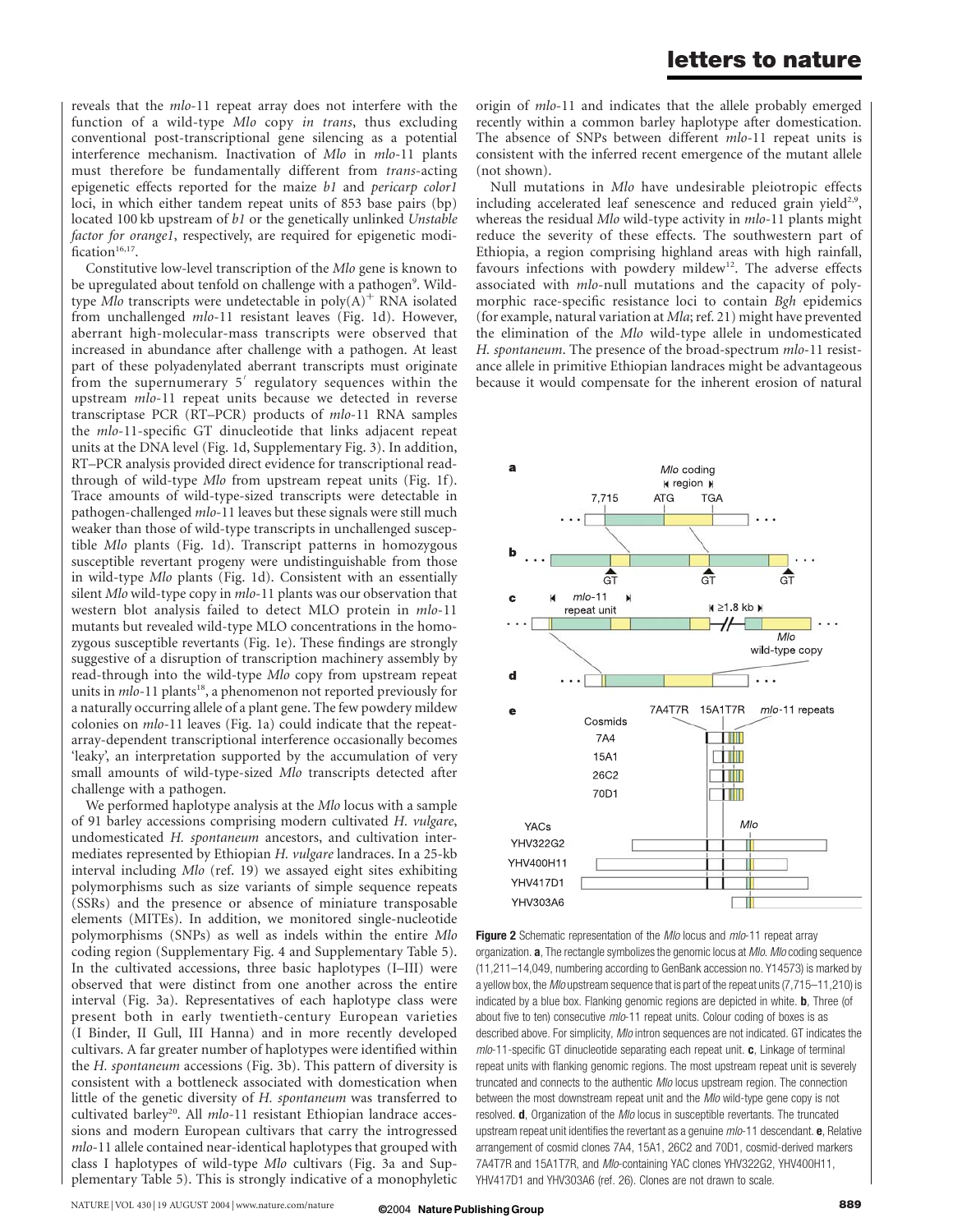# letters to nature



Figure 3 Phylogenetic relationship of barley germplasm based on haplotype analysis at Mlo. a, Phylogenetic tree based on genotypes of SSR and MITE markers in a 25-kb interval around *Mlo*. The scale bar indicates Nei's standard genetic distance  $D_s$  (ref. 27). **b**, Phylogenetic tree based on SNPs and indels in the *Mlo* coding region

genetic variation at race-specific resistance loci upon barley domestication. It remains to be tested whether the occurrence and distribution of beneficial *mlo*-11 resistance in the Ethiopian highlands resulted from conscious or unconscious selection by local farmers, which in effect might have created a cultivation-associated balanced polymorphism (Mlo/mlo-11) in barley landraces.

# Methods

### Plant material

The germplasm used for haplotype analysis included modern European cultivars, some winter but mostly spring types, a subset of which contain introgressed mlo-11 (ref. 22), some Ethiopian landrace accessions (mlo-11 types) including probable donors of the resistance to cultivars<sup>2</sup> and a range of Hordeum vulgare spontaneum lines from Israel, Turkey and Iran<sup>23</sup>. The Ethiopian landrace material was obtained from stock centres at the IPK Gatersleben (Germany), the Centre for Genetic Resources (Wageningen, The Netherlands) and the National Small Grains Collection (Aberdeen, Idaho, USA).

Barley genotypes Ingrid Mlo, backcross Ingrid (BC Ingrid) mlo-11 and BC Ingrid mlo-5 were kindly provided by J. MacKey (Uppsala, Sweden).

### Haplotype analysis and generation of phylogenetic trees

In addition to a determination of the allelic variation at the Mlo locus by sequencing across all exons and introns (2,839 bp) the alleles were assayed at a range of putative polymorphic sites in the genic region. These included both SSRs and MITEs identified around the Mlo locus (Supplementary Fig. 4). SSR marker loci were amplified by PCR, respective products were resolved on polyacryamide gels and the sizes of the products were estimated by reference to a SequaMark ladder (Research Genetics, Huntsville, Alabama, USA). The

(including introns). The scale bar indicates nucleotide substitutions per position. On both trees, the numbers above nodes indicate bootstrap support based on 10,000 replicates.

MITE marker loci products were resolved on 1% agarose gels and the exact size differences were determined by sequencing of representative alleles. The polymorphisms found at these marker loci and within the gene sequence were combined to determine a haplotype of the Mlo region. The neighbour-joining tree shown in Fig. 3a was constructed with Populations version 1.2.28 (http://www.cnrs-gif.fr/pge/bioinfo/populations/index.php) using Nei's standard measure of distance  $D_s$ , and were visualized and drawn using Treeview version 1.6.6 (http://taxonomy.zoology.gla.ac.uk/rod/treeview.html). H. spontaneum 26 (SW) served as outgroup for generation of the tree. The neighbourjoining tree shown in Fig. 3b was constructed using MEGA2 software (http:// www.megasoftware.net) with Kimura 2 parameter model, both transitions and transversions included and the pairwise deletion option. Detailed data used for the generation of both phylogenetic trees can be found in Supplementary Table 5.

## Generation of a mlo-11 cosmid library

Genomic DNA of barley line mlo-11 (early flowering) was partly digested with restriction enzyme Sau3AI and ligated into linearized (BamHI) and dephosphorylated cosmid vector SuperCos1 (Stratagene, La Jolla, California, USA). Recombinant clones were found to carry inserts of about 30–42 kb and were sampled in 220 pools, each consisting of about 4,000 clones. Thus, the cosmid library represents about five barley genome equivalents (30 kb per clone  $\times$  220 pools  $\times$  4,000 clones  $\approx$  26.4 megabases (Mb); the barley genome size is about 5.3 Mb). The DNA sequence of presumptive (according to BLAST analysis) single/low-copy end fragments of cosmids 7A4 and 15A1 was exploited to derive oligonucleotides suitable for PCR amplification of the respective loci from genomic DNA.

### Quantitative real-time PCR

Quantitative real-time PCR was used to estimate the number of mlo-11 repeat units in genomic DNA of various barley genotypes. Oligonucleotide combinations that either specifically amplify mlo-11 repeat DNA or a single-copy Mlo carboxy-terminal fragment